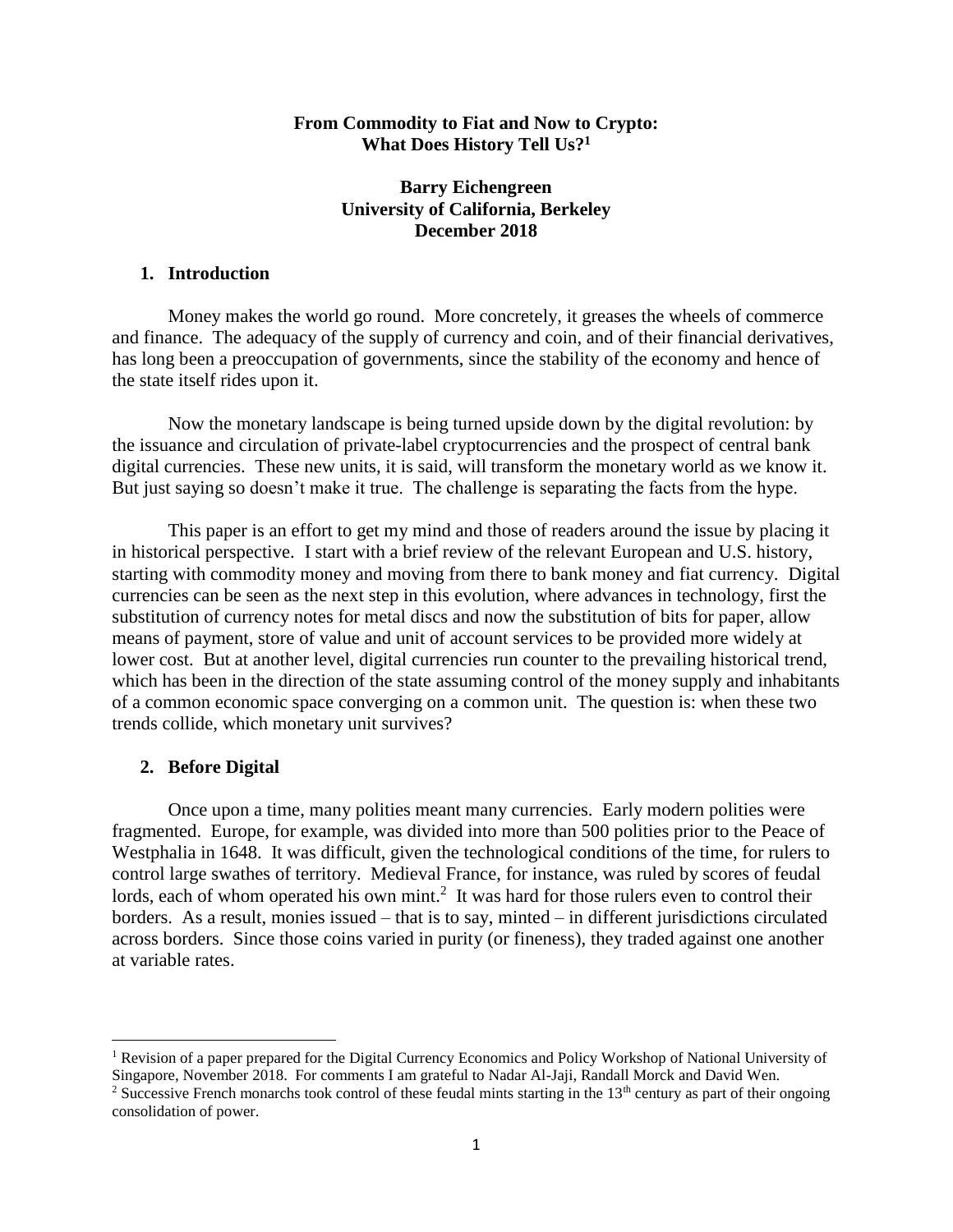After 1648 the modern state system emerged. Rulers were able to control larger swathes of land with the help of modern military means, what the economic historian Philip Hoffman refers to as "gunpowder technology."<sup>3</sup> Standing armies became more important and also more expensive. It now became imperative for these centralized states to control the mint (or to grant it a royal monopoly in return for income) in order to be able to raise extraordinary resources in an emergency. The state or monarch used its brand name (that is to say, its reputation) to signal, hopefully credibly, that coins minted under its imprint were full bodied – that they contained precious metal of the specified purity in advertised amounts. As owner of the mint, the monarch or magnate enjoyed the advantages of monopoly, notably the largest possible stream of seigniorage revenue. Entry was deterred by the fact that mints were capital and skilled-labor intensive, immobile, and required publicity in order to attract business, characteristics that rendered start-ups vulnerable to discovery and expropriation by the crown.

Under exceptional circumstances, such as an existential threat from a rival power, the monarch had the option of reducing the metallic content of the unit in order to temporarily boost seigniorage revenues when these were needed to mobilize resources for the national defense and to ensure state survival.<sup>4</sup> The dilemma was that the monarch might also be tempted to debase the currency and temporarily increase seigniorage for other less legitimate reasons, abusing his monopoly power. In the absence of competition, there might be little to restrain this temptation.<sup>5</sup>

Limits on such practices derived from the aforementioned tendency for coins minted in different jurisdictions to circulate across borders.<sup>6</sup> The state monopoly of money, in other words, was still less than complete. Gold coin was the main means of payment used in long-distance trade; it followed that gold coin migrated across borders and that different coins circulated side by side. The same could be true of silver and even copper coin, depending on circumstances. Thus, the newly independent United States established a mint in 1792 and began striking U.S. silver dollars in 1894, but Spanish silver dollars (the basis for the famous "pieces of eight") minted in Spanish America continued to circulate until they were demonetized by an act of Congress in 1857. Gresham's Law suggests that debased coins should have driven full-bodied coins out of circulation, but in practice traders capable of assaying and weighing coins bearing different imprints could determine what they were getting and demand an appropriate premium when accepting debased money.

The advent of bank money, first bills of exchange (promissory notes connected to a specific transactions but often guaranteed and/or discounted by a bank) and then banknotes (claims backed not by specific transactions or collateral but by the reserves of the bank itself), added an additional layer of complexity.<sup>7</sup> Now the state, in its capacity as regulator, had to decide whether this note-issuing privilege should remain a state monopoly and assign it to a

<sup>&</sup>lt;sup>3</sup> See Hoffman (2013).

<sup>4</sup> This is the explanation for the state monopoly of money advanced by Glasner (1989).

 $5$  The classic analysis of the problem is Cipolla (1963). Munro (2012) argues that debasement might reflect not just national defense imperatives but also be a response to a deterioration of coins in circulation.

<sup>6</sup> The modern analog to this tendency is known as "currency substitution" or "dollarization," where residents of a country subject to high inflation, presumably reflecting the government's financing needs, substitute dollars or another foreign currency for the local money (see Alesina and Barro 2001 and below).

<sup>&</sup>lt;sup>7</sup> The modern banknote grew out of the notes issued by early modern goldsmiths (effectively goldsmith bankers) as receipts for the gold they held on behalf of their customers circulated hand to hand. See Quinn (1997).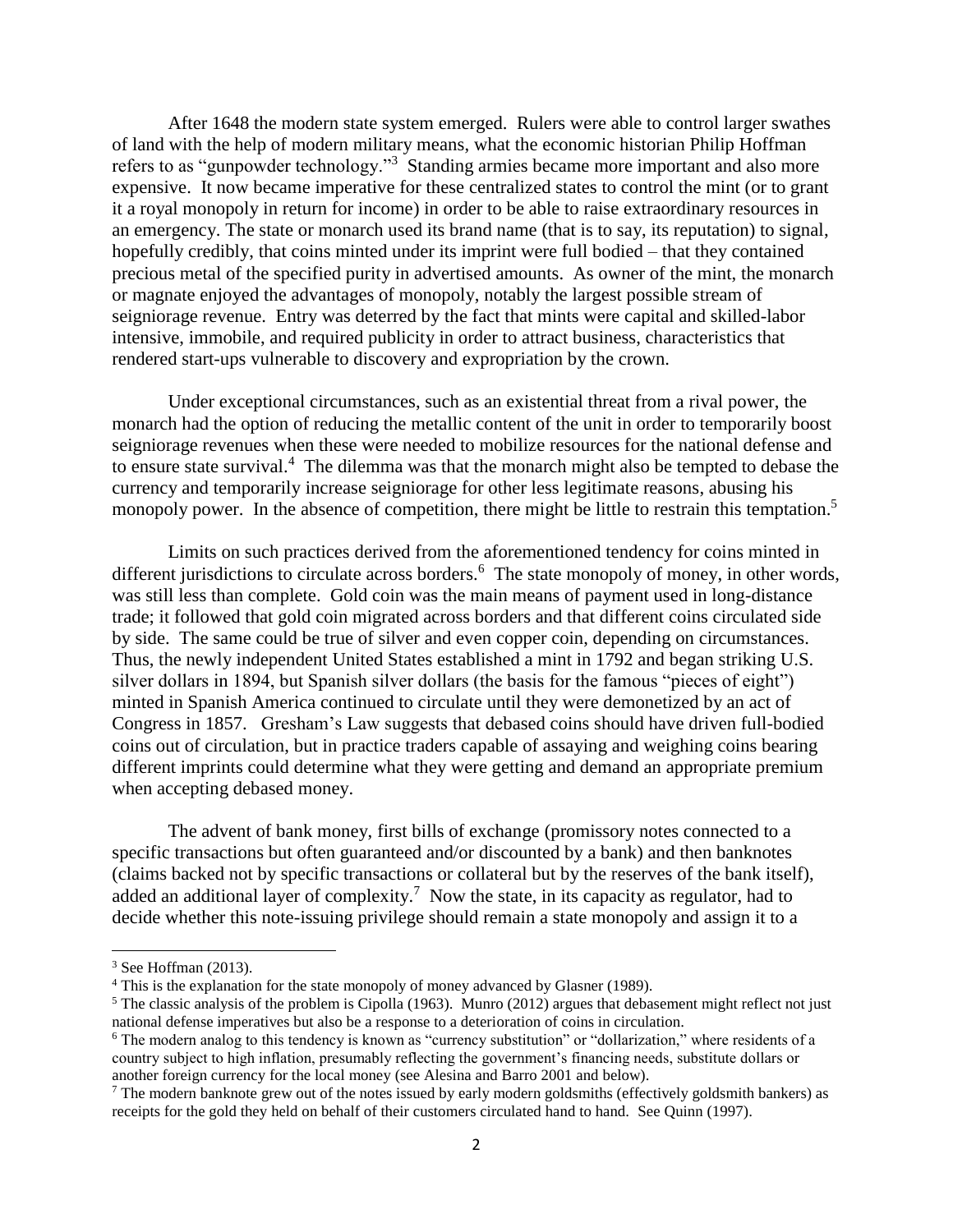favored agent (the central bank, which acted as its fiscal agent), or else to permit competition subject to restrictions. Typically the state monopoly was incomplete (Selgin 2008). Scottish banks issued notes alongside the Bank of England, for example.<sup>8</sup> Until 1897, Swedish commercial banks were allowed to issue notes alongside the Riksbank. But banks that competed with the government or with its privileged fiscal agent did so subject to restrictions on the volume of private money they could issue, the collateral they had to hold, and the circumstances under which issuance could occur.

With the evolution of modern financial systems, governments developed additional means, aside from debasing the coinage or printing currency, of financing expensive wars.<sup>9</sup> They could issue bonds, which they serviced and then retired following the conclusion of hostilities. The three most expensive wars of the  $19<sup>th</sup>$  century – the Napoleonic Wars, the U.S. Civil War and the Franco-Prussian War, were heavily financed in this manner.<sup>10</sup> The argument for concentrating issuance in the hands of a central or federal government now rested not so much on national defense imperatives as on economic efficiency arguments. A uniform currency minimized transactions costs. It substituted for information in that it was not necessary to have information about the creditworthiness of each and every issuer, since there was only one. Information being costly to produce, the information insensitivity of government money minimized these costs (Dang, Gordon and Holmstrom 2015, Berentsen and Schar 2018).

U.S. experience illustrates the range of alternative arrangements and consequences. In the newly independent United States, a mélange of foreign monies circulated (such as the famous Spanish pieces of eight, noted above). Prior to 1836, the paper money circulation was made up of the notes issued by state-chartered banks, whose number varied across states, plus one federally chartered bank, the Bank of the United States. State regulation, notably regulations specifying the obligation of the issuer to redeem its liabilities in specie at par, determined the conditions under which state-chartered banks could emit notes, together with corresponding limits. Importantly, the Bank of the United States with its nationwide branch network acted as enforcer of those regulations, returning notes to the issuing banks and demanding specie, especially when the notes in question showed signs of circulating at a discount.

For many bankers, this discipline was less than welcome, and their objections resonated with deep-seated American suspicion of concentrated power, leading President Andrew Jackson to veto the bill re-chartering the Bank of the United States when it reached his desk in 1832. Jackson's decision opened the door to the free banking era. To ensure an adequate supply of money and credit to the local economy, state legislatures liberalized licensing requirements for banks. No longer was it necessary to obtain a legislative charter, although some bankers still proceeded in this way. Banks could enter and operate without a charter so long as they met minimum capital requirements and held specie or financial assets readily convertible into specie in amounts sufficient to redeem their notes at par. Throughout the period, which ended with the Civil War, multiple competing private currencies circulated side by side, often trading at different prices. That these currencies were multiple, private and variable in price suggests a

<sup>8</sup> Under different rules before and after the adoption of Peel's Act in 1844.

<sup>&</sup>lt;sup>9</sup> As emphasized by Glasner (1989).

<sup>&</sup>lt;sup>10</sup> Details are in Eichengreen, El-Ganainy, Esteves and Michener (2018).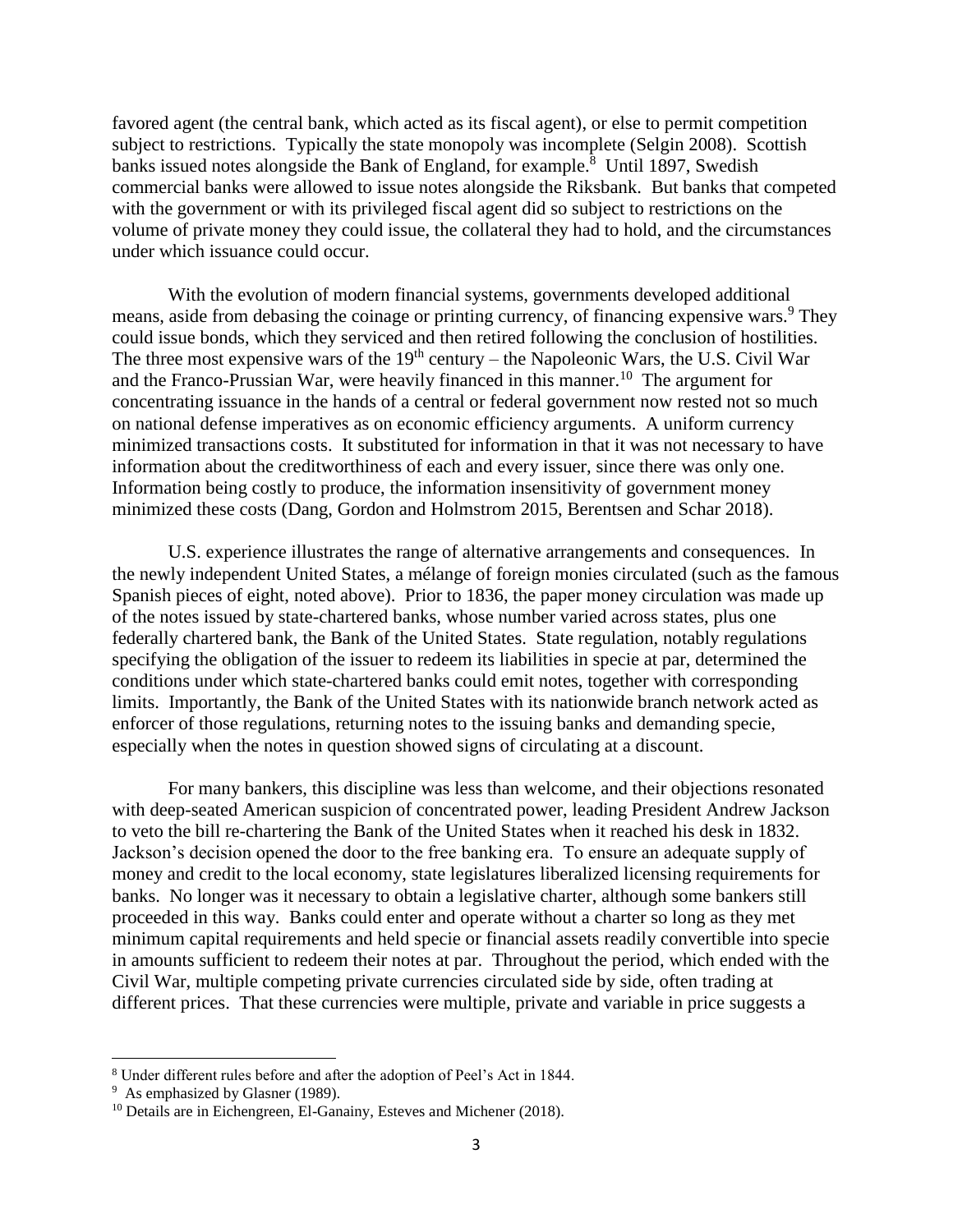parallel with cryptocurrencies. The difference is that there was regulation of the market from the start.

Efforts to evaluate the efficiency of that regulation and of the resulting market are controversial. Classic indictments like that of Hammond (1957) dismiss regulation as inadequate and bankers as opportunistic and duplicitous. Regulators allowed bankers to value discounted state government and railway bonds at par when reporting their capital and reserves. So-called wildcat bankers purchased bonds "with their own circulating notes and disappeared in order to avoid having to redeem the notes. They had to be hunted for in the woods…their cash reserves were sometimes kegs of nails and broken glass with a layer of coin on top" (p.601). By implication, these private currencies were not reliable units of account, means of payment, and stores of value.

Subsequent revisionism (Rockoff 1975, Rolnik and Weber 1983) insists that the situation was not so bad. Regulation was not uniformly incompetent. In some jurisdictions, such as New York State, it was in fact quite rigorous. Bank notes issued in New York traded at little if any discount, and losses to noteholders were slight. Where discounts were larger and more variable, the market policed and disciplined issuers through commercial note reporters that listed prevailing discounts on the notes issued by individual banks and prevented the latter from passing these off for more than they were worth. Still, it inconvenienced a storekeeper to have to consult a note reporter each time a customer presented him with a currency note. In other words, information alone was not enough to subdue dissatisfaction with the operation of the prevailing system.

This account begs the question of why regulatory enforcement differed so dramatically across jurisdictions. The answer is that the line between monetary and fiscal policy was blurred and, consequently, motives were mixed under this regime of private competing currencies. State governments with pressing fiscal needs and few alternative sources of finance, generally states on the frontier, saw state banks as a source of demand for their bonds, and generous regulatory treatment of those bonds was a way of augmenting that demand. The relationship became clear during the Civil War, when the Congress passed the National Banking Act creating a system of nationally-chartered banks required to hold their reserves in U.S. government bonds issued to finance the war effort, and then after the war when progressively higher taxes were levied on state bank note issuance, ultimately taxing the latter out of existence.<sup>11</sup> Federally-chartered banks were required to deposit U.S. government bonds with the Treasury and permitted to issue banknotes equal to 90 per cent of the value of the bonds. The Treasury stood ready to redeem those bonds or their currency equivalent in gold in fixed amounts on demand. Banknotes bore two serial numbers, that of the Treasury and that of the issuing bank. Notes traded at fixed prices relative to one another. That the federal budget was in surplus for much of the period removed the pressure to relax regulation.

But just because the currency was now uniform did not mean that it operated to everyone's satisfaction. Populist politicians complained of the system's deflationary bias, due to the fact that the volume of transactions and economic activity expanded more rapidly than the supply of monetary gold (recall William Jennings Bryan's "Cross of Gold" speech at the 1896

 $11$  The tax in question was raised from 2 per cent to 10 per cent and then ultimately to 20 per cent.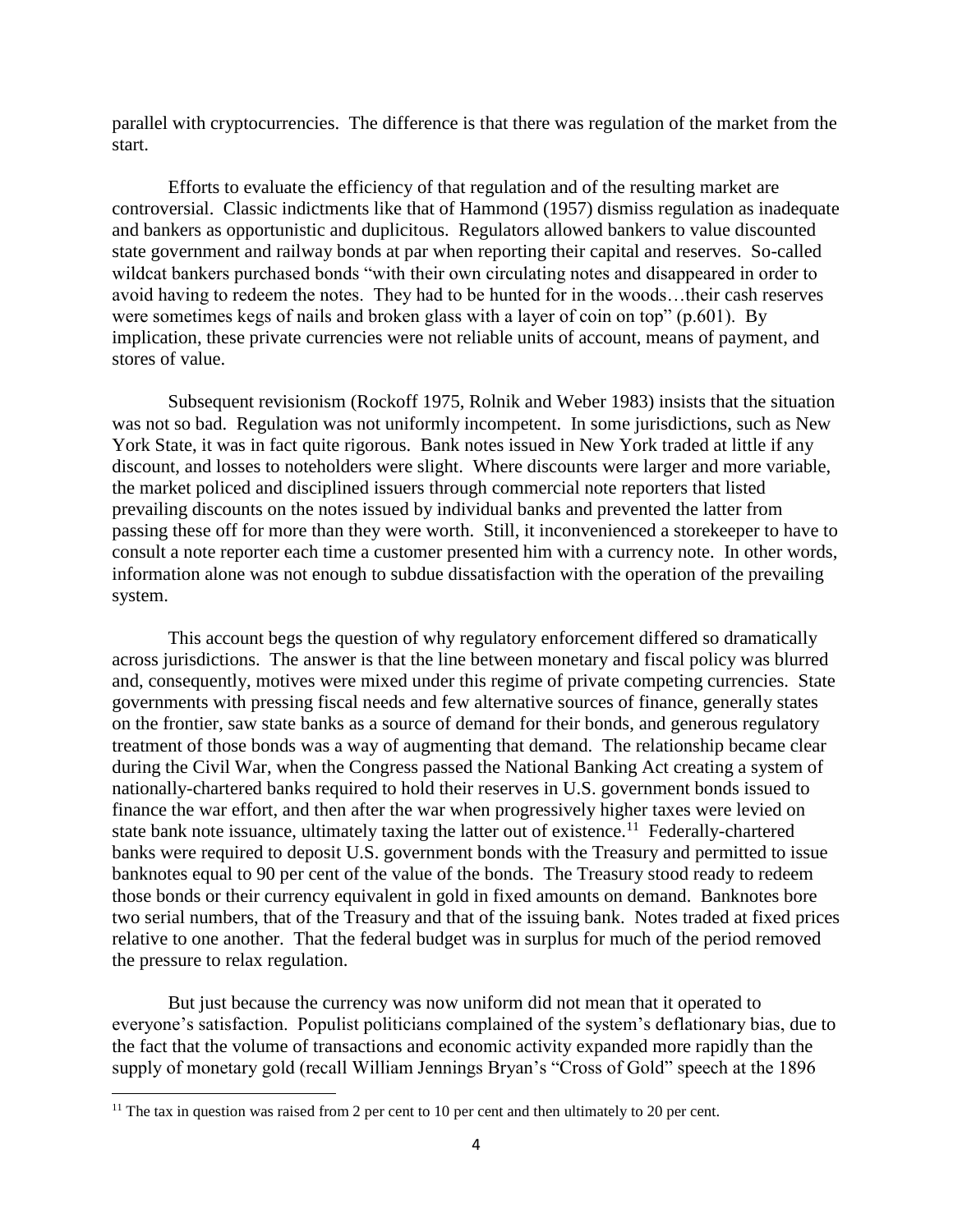Democratic National Convention). Economic specialists warned of the destabilizing consequences of volatile spikes in interest rates (Kemmerer 1911). Following the crisis of 1907 they worried about the country's dependence for stabilizing intervention on the good offices of one exceedingly wealthy individual, J.P. Morgan, and on the emission of clearinghouse certificates, in effect multiple private monies that circulated at discounts and premia against one another (Gorton 2009). The result, to cut a long story short, was the Federal Reserve Act of 1913 to create an "elastic currency," supplies of which expanded and contracted with the seasons.

Even then, however, multiple (semi-) private currencies – national bank notes with two serial numbers – continued to circulate. This changed with passage of the Gold Reserve Act of 1934, under which remaining national banknotes were retired. This change occurred in the throes of the Great Depression, when the federal government was mobilizing resources to fight the slump and fund its budget deficit (see Jacobson, Leeper and Preston 2017), again highlighting the fuzzy line between monetary and fiscal policies. The result was to give the United States the monetary system and federal government monopoly of money it has today – or that it has had until recently.

In sum, history shows a tendency for currency and coin issuance to be increasingly concentrated in the hands of the central or federal government. The national defense rationale for this centralization has if anything weakened over time. Modern economies, unlike their predecessors, accumulate the resources needed to defend themselves and prosecute military campaigns already during peacetime. Modern financial systems give their governments means other than debasing the coinage or printing currency to finance those operations. It is sometimes argued that the Vietnam War was a source of inflation in the United States in the 1960s, because it created pressure for the Federal Reserve to help finance federal government deficits.<sup>12</sup> Perhaps.<sup>13</sup> But the general point remains: seigniorage, whether ongoing or on an exceptional basis, is a less important source of public-sector resources than in the past.

If so, then the argument for government monopoly of money issuance must rest on the economic efficiency of a currency that is both uniform (because there is only one issuer) and stable (because it is issued in economically appropriate amounts, for example by an independent central bank with a politically-assigned mandate to pursue price stability). Such a currency minimizes transaction costs. It substitutes for information in the sense that it is not necessary to have information about the creditworthiness of each and every issuer, there being only one.

It follows that the costs of producing and obtaining information about changes in the actual and prospective value of privately-issued digital currencies is an obstacle to their wider utilization. To put the point another way, the digital payment services provided by Visa and Mastercard, albeit at a price and only vis-à-vis certain counterparties, are attractive because they are information insensitive. The credit card companies provide the end user with protection from default. And a dollar credit on one's Visa account is convertible into dollars one-to-one.

<sup>&</sup>lt;sup>12</sup> As argued for example by Riddell (1989).

 $13$  For a skeptical view see Walker and Vatter (1982)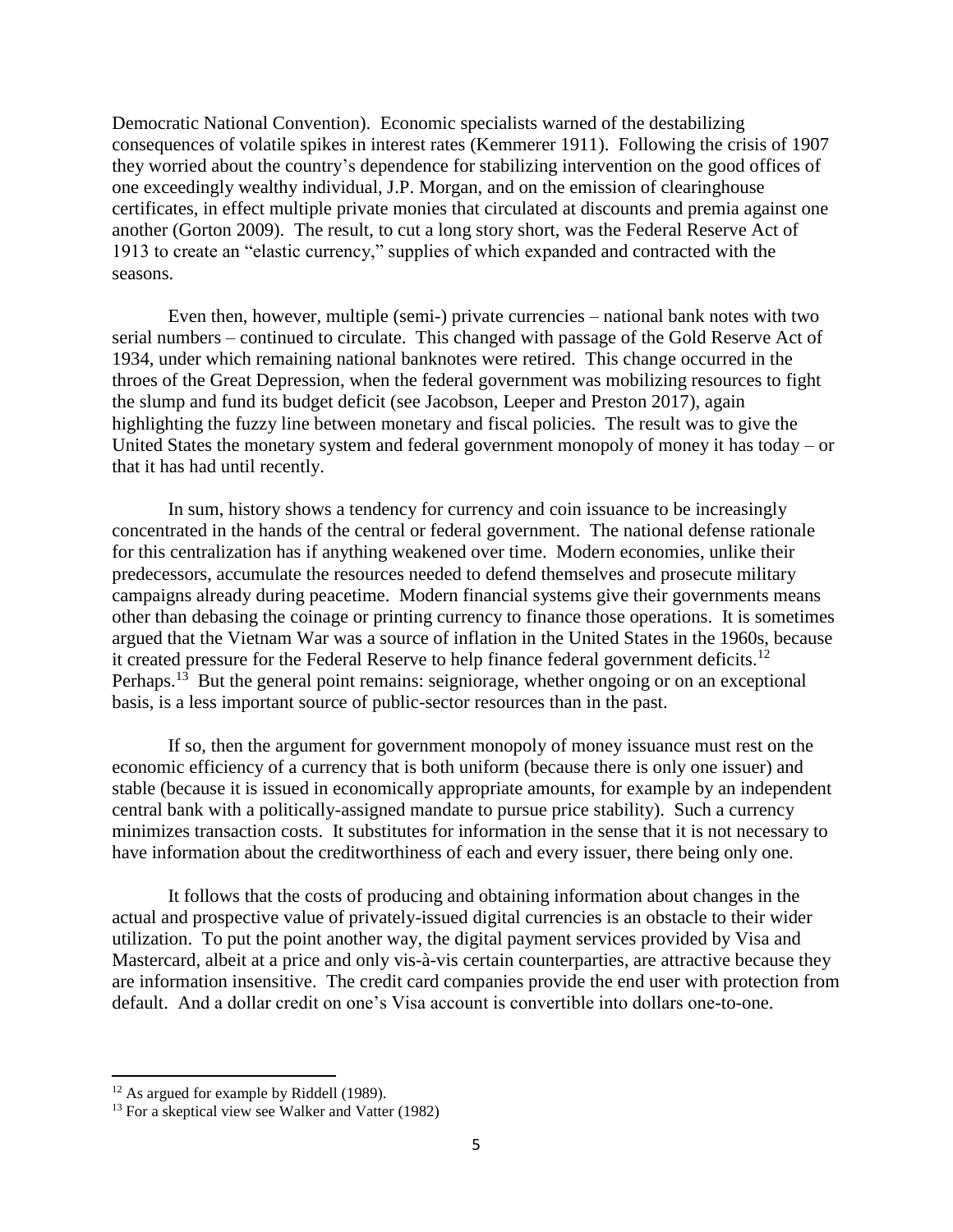### **Stable Coins**

 $\overline{\phantom{a}}$ 

terrorist finance.

From this flows the appeal of so-called stable coins, which are designed to maintain a peg (typically one to one) to an official numeraire (typically the U.S. dollar), and therefore should be information insensitive (assuming the viability of the model).<sup>14</sup> Four types of stable coins can be distinguished, with different implications for the future of money and the future of digital money.<sup>15</sup> Type 1 is the fiat fully collateralized stable coin, which is pegged one-to-one to the U.S. dollar or another existing numeraire. Tether is a leading example of a fully collateralized cryptocurrency pegged one-to-one to the dollar.<sup>16</sup>

More specifically, Tether is a U.S. dollar-linked fiat fully collateralized stable coin.<sup>17</sup> Each coin is collateralized by an equal amount of U.S. dollar deposits held on deposit in commercial bank accounts in Taiwan. Like conventional cash transactions, Tether offers its users the advantage of anonymity, since those transactions can be verified using the Bitcoin blockchain. It displayed the promised degree of stability, with the exception of a brief period in April 2017, for several years.<sup>18</sup>

But this type of stable coin is expensive to operate. The issuer and its investors must commit substantial amounts of collateral in low-yielding liquid form. This makes the resulting "currency" more like the "money" created by commercial banks (see inter alia Tobin 1963 – quotation marks in original), which has to be funded by inter alia deposits, than the currency created by governments and central banks, which doesn't have to be financed in this way. The contract gives reasons for doubting that the model is scalable, since large amounts of additional funding would be required. Assuming that the costs are passed along to the end user, there is no difference between holding a certain number of dollars in one's commercial bank account and using that account to pay bills and receive wire transfers from one's customers, on the one hand, and using Tether for transactions, on the other – aside from the fact that a conventional bank account may permit one to engage in a larger volume of transactions at lower cost, given the current state of blockchain technology.<sup>19</sup> Tether's market capitalization is just a small fraction of

<sup>14</sup> Thus, my focus on whether it may be possible for the private or public sectors to issue a digital coin that is s*table* and *uniform* is why I consciously do not discuss other developments in the crypto space (Bitcoin and its rivals) that do not purport to display this stability and uniformity relative to the established numeraire.

<sup>&</sup>lt;sup>15</sup> I build on Pauw (2018), who lists three of the four categories I distinguish here.

<sup>&</sup>lt;sup>16</sup> Saga is an example of a collateralized currency pegged to an alternative numeraire, the IMF's Special Drawing Rights (more on this below). .Just like pegged exchange rates none of these coins are actually pegged one-to-one to their numeraire; rather they fluctuate within narrow bands as determined by bid-ask spreads and transactions costs. Saga's is the only white paper I have seen that makes this explicit.

<sup>&</sup>lt;sup>17</sup> Other examples include Digix, which is supposed to be fully collateralized in gold, and Venezuela's Petro, which purports to be fully collateralized by oil.

<sup>&</sup>lt;sup>18</sup> One conjecture about the April 2017 episode is that the Taiwanese banks cut off the international wire transfer privileges of Bitfinex, the digital coin trading platform that is Tether's parent, causing Bitfinex to resort to Tether for liquidity. In the second half of 2018 there was then another period when the value of Tether dropped precipitously against the dollar. A full explanation for the unit's behavior in this period is not available at the time of writing. <sup>19</sup> And there is also the fact that bank accounts may be insured by the Federal Deposit Insurance Corporation or another government agency. Working in the other direction, of course, is the fact that the anonymity that fiat collateralized currencies provide will be attractive for entities engaged in money laundering, tax evasion and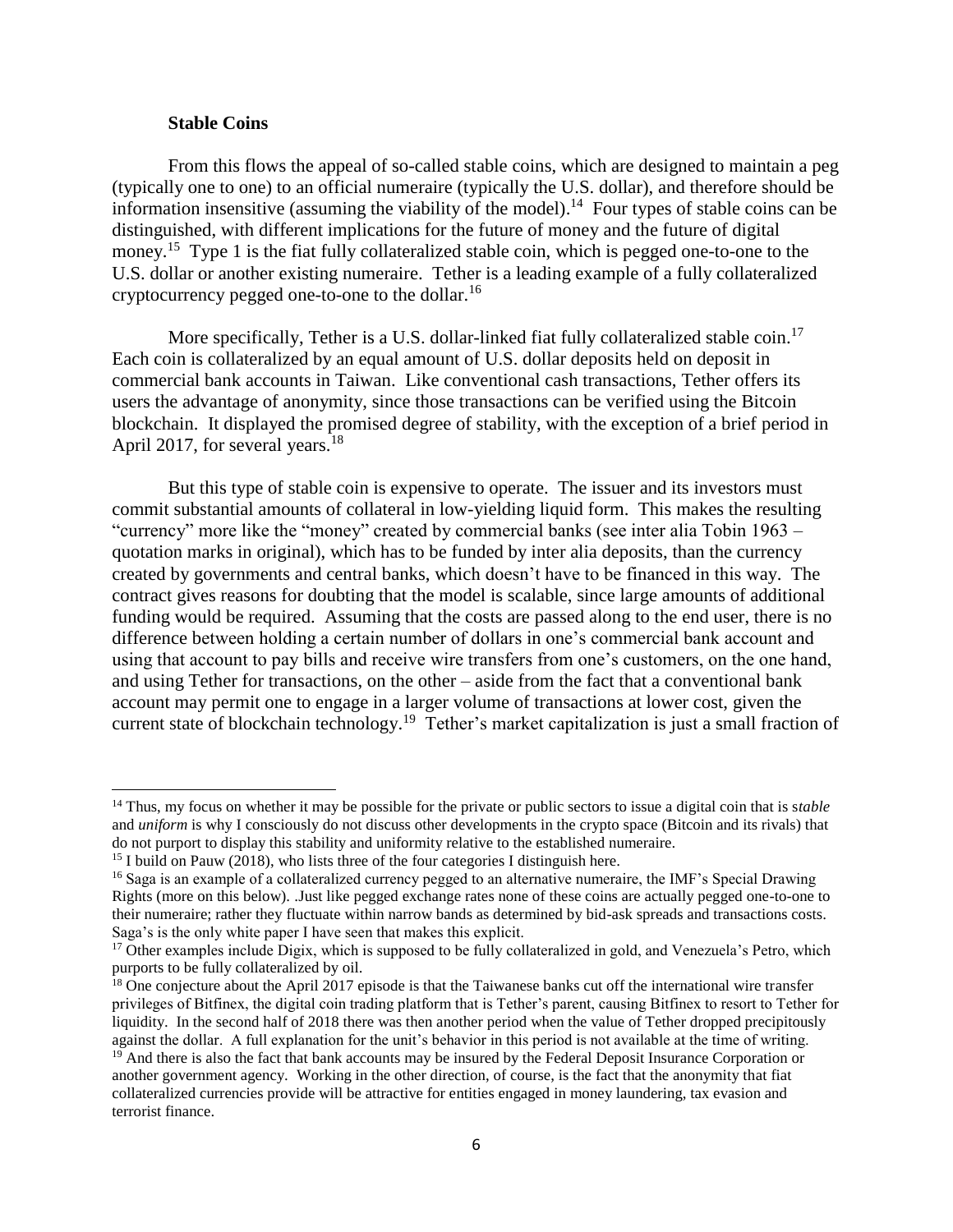that of Bitcoin, which suggests that the means of payment function – as opposed to speculation – is not the principal motive of investors active in the cryptocurrency currency space. $^{20}$ 

In addition, the search for profitability may encourage issuers to cut corners. Questions have been raised about whether Tether in fact holds all the dollars it claims. It has issued hundreds of millions of additional tokens without allowing its reserves to be audited.<sup>21</sup> One is reminded of Bray Hammond's "kegs of nails and broken glass with a layer of coin on top."<sup>22</sup>

A second category is made up of crypto collateralized stable coins. In this case another cryptocurrency is held as collateral to back the stable coin. This variant frees the issuer from having to deal with, inter alia, Taiwanese banks, which may have qualms about providing services to a platform that can be used for illicit purposes.

The problem in this case is that the value of the collateral will fluctuate, since the collateral is not in the form of a stable coin. Because the value of the collateral can fall, crypto collateralized stable coins, to be credible, must be overcapitalized, potentially making them even more expensive to operate than fiat collateralized stable coins. Dai, the leading crypto collateralized stable coin, has an announced collateralization ratio of 300 per cent. In addition, because nothing in principal prevents the value of the collateral from falling below the par value of the coin issuance, over-collateralization notwithstanding, these coins are vulnerable to bank-run-like problems.

A third category is the partially collateralized stable coin, of which Saga is an example. Saga is interesting in that it is issued by a nonprofit foundation and requires compliance checks so as to avoid facilitating money laundering and similar abuses, while also using blockchain to ensure the anonymity of transactions among approved parties.<sup>23</sup> It promises its users low transactions costs and scalability (time will tell).

Different from the first two categories of stable coins, Saga is only partially collaterized. The platform sells and buys Saga tokens in return for Ethereum (another cryptocurrency) and invests the proceeds, aside from an Ethereum liquidity buffer, in the fiat currencies making up the SDR basket. Initially the protocol holds 100 per cent reserves in these currencies, essentially replicating what Tether purports to do (in Tether's case in dollars). Over time, however, Saga's reserve ratio will be reduced. At what rate is not specified in the Saga white paper, which states only that the reserve ratio will decline "as inherent value becomes less volatile." An unpublished paper on Saga's "monetary policy" indicates that the reserve ratio will decline asymptotically to ten per cent (Saga 2018).

<sup>&</sup>lt;sup>20</sup> There are now plenty of other fully-collateralized stable coins, such as TrueUSD, which is similarly pegged oneto-one to the U.S. dollar. But it maintains a \$10,000 minimum on redemptions and charges 10 basis points on transactions as of the time of writing.

 $2<sup>1</sup>$  It is sometimes argued that there is a fundamental tension between the need for credible auditing and cryptocurrency holders' desire for anonymity. With effective auditing it becomes easier for governments to locate and freeze assets, which cryptocurrency holders are anxious to avoid, but the worse the auditing the less credible the backing.

 $^{22}$  A separate allegation is that additional units of Tether have been created to finance purchases of Bitcoin and artificially inflate the market in that unit (see Griffin and Shams 2018). I do not explore that avenue here.

<sup>&</sup>lt;sup>23</sup> It will be interesting to see how background checks and anonymity fit together in practice.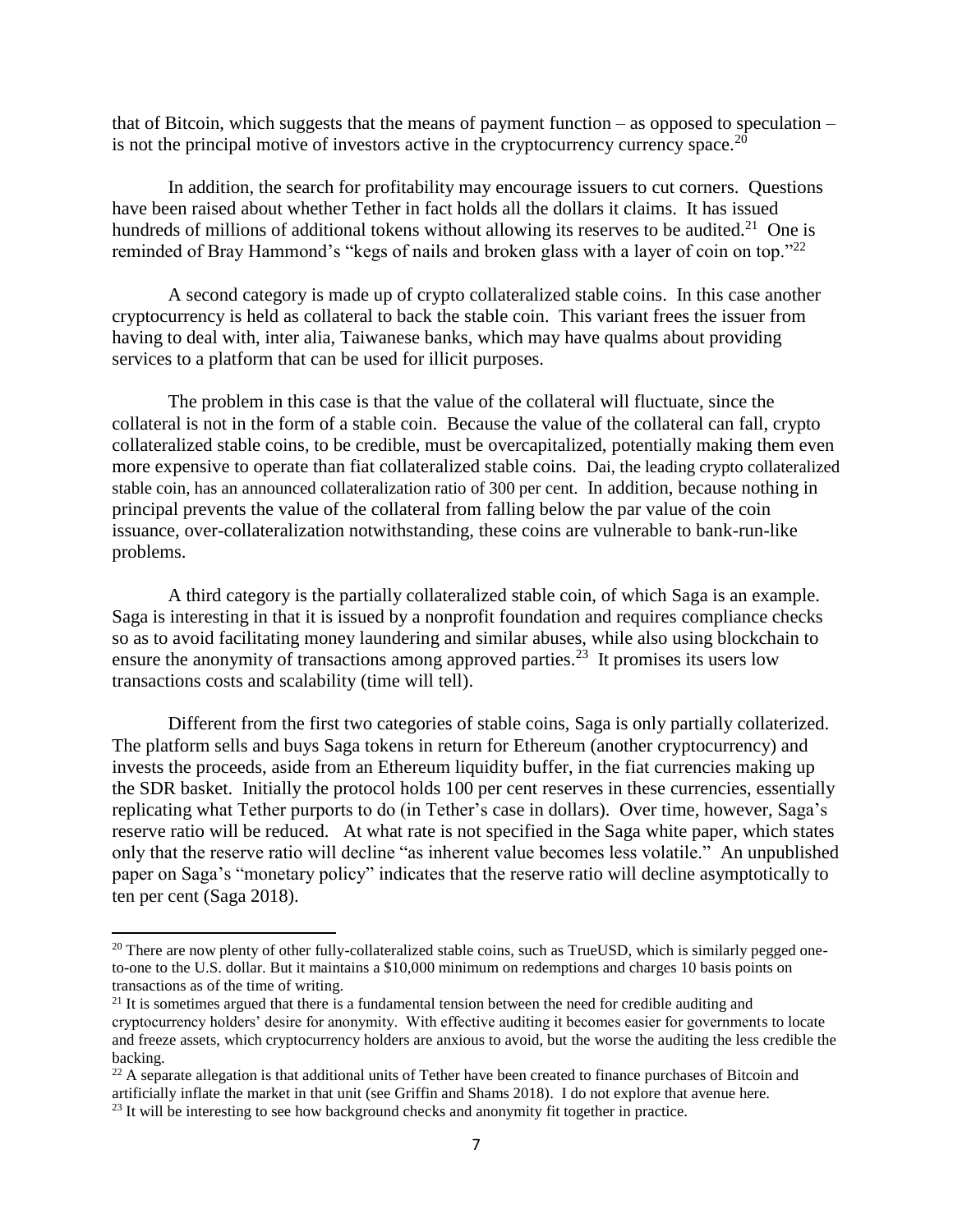Herein lies the problem. As the relevant footnote to the white paper notes, "... inherent value is derived from a combination of factors: market confidence, usefulness as means of exchange, sentiment, and future prospects." Confidence, as any central banker with experience in operating a currency peg can tell you, is fragile. Just because volatility has been declining in the past, whether because of the existence of a larger installed base of users or for other reasons, is no guarantee against it rising in the future. And questions about confidence can become selffulfilling when the reserves are fractional. If some holders of Saga tokens develop doubts, whether for reasons good or bad, about the convertibility of their tokens into fixed numbers of SDRs (more precisely, into units of Etherium currently valued at those fixed numbers of SDRs), they will seek to cash out. Other holders, not wishing to be at the end of the queue, will scramble to do likewise before the reserve cupboard is bare. The platform's fractional reserves could be exhausted by the resulting run.

Central banks faced with this situation generally respond in two ways. First, they devalue the currency, which reduces their ratio of liabilities to reserves. In the present context, this would not be consistent with the stable-coin rationale; it would not be good for confidence and market share. Second, they impose capital controls, effectively limiting the access of investors to their reserves. Limiting the convertibility of the crypto token into fiat currency in this way would again be inconsistent with the rationale for creating a stable coin and therefore for with future prospects.

The fourth variant is the uncollateralized stable coin. Smart contracts are used to manage the supply of the digital coin with the goal of maintaining its value against, inter alia, the dollar. The platform issues both digital coins and digital bonds, and the smart contract sells bonds for coin (coin for bonds) when the price of the latter dips (rises) in terms of dollars. In some variants, bonds are automatically redeemed by the blockchain in the same order in which they were issued, as opposed to being purchased on the open market, when it is necessary to expand the coin supply.

Bonds are less liquid than coin, come in larger denominations, and are less useful for transactions, but investors have an incentive to hold them because bondholders are promised "dividends" in the form of digital coin when additional quantities of the latter are issued (that is, when the price of the token threatens to exceed \$1). Dividends are funded out of the commission, or seigniorage, taken by the platform when selling additional coins. In addition, some uncollateralized stable coins issue a third unit, known as shares, whose recipients automatically receive additional coins when additional issuance is required and all bonds have been redeemed. 24

The viability of such schemes depends on success at growing the platform, since without additional stable coin holders/users, there will be no additional issuance with which to pay bondholders.<sup>25</sup> To be sure, when additional bonds are sold to prevent the value of the coin from

<sup>&</sup>lt;sup>24</sup> Some uncollateralized cryptocurrencies, such as Carbon, foresee doing away with the bonds, issuing only tokens and "credits" – essentially equities – which, since they are not senior to other claims, are likely to be even more volatile than bonds.

 $25$  A less charitable way of putting it would be that this approach smells suspiciously like a Ponzi scheme..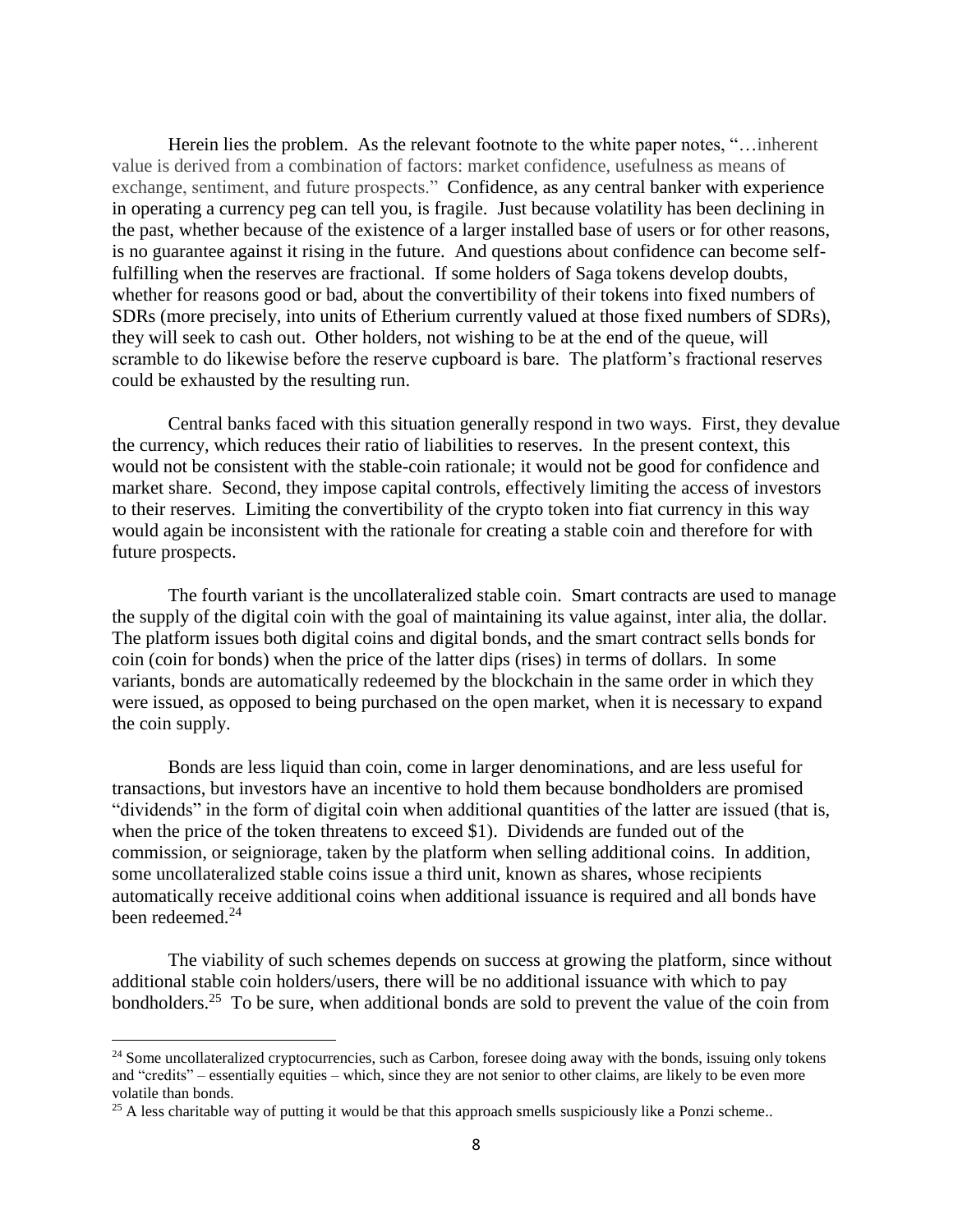slipping below par, the platform will then acquire the coin balances taken out of circulation. But those balances have to be retired, or frozen, to maintain the coin's value; they can't be injected back into circulation in order to pay dividends to bondholders without threatening the peg.

And even if the platform is growing, doubts about its future may undermine stability now. Doubts about whether the platform will be able to generate sufficient seigniorage in the future to pay the bondholders may cause investors to reduce their bids for new bonds, making it even more expensive for the platform to take excess coin out of circulation (increasing the value of claims on dividends relative to remaining circulating coin), which will only heighten preexisting doubts – with good reason. It's not hard to imagine a self-reinforcing spiral in which investors are unwilling to purchase additional bonds at any price and the platform is therefore unable to prevent the price of the stable coin from collapsing. Again, the problem will be familiar to anyone conversant in the literature on speculative attacks on pegged exchange rates.

It is not clear whether the architects of uncollateralized stable coins are conversant in that literature. The white paper for Basis (Al-Naji, Chen and Diao 2018), until recently the leading stablecoin, cites the existence of a five-year expiration date on its bonds as protection against the danger that the bondholder queue will grow too long to be serviced.<sup>26</sup> This reads like a non sequitur. As the authors write "We elected a 5-year bond expiration after rigorous simulation showed that this produced a robust system with sufficiently high bond prices even in the face of wild price swings. We save the details for later discussion." Say no more.

Later in their white paper the authors argue that their system would be robust even if bond prices hit zero because bonds are automatically extinguished on reaching maturity at five years, reducing the dividend liabilities of the platform. Extinguishing old bonds without repaying the principal is akin to a debt default or restructuring, where the sustainability of a sovereign's debt is restored and bond prices rise after the bondholders receive a haircut. But as any student of sovereign debt will know, the promise of a haircut in the future will only make investors demand a larger risk premium ex ante and bring forward the crisis of sustainability ultimately requiring the haircut.<sup>27</sup>

#### **3. Central Bank Digital Currency**

 $\overline{\phantom{a}}$ 

It follows that the only reliable way of creating a stable-value digital currency is for the central bank to issue it. The central bank can issue digital currency by fiat, as it were. It can

<sup>&</sup>lt;sup>26</sup> In December Basis announced that it was returning its remaining capital to its funders, having concluded that its bonds would be treated as securities by the Securities and Exchange Commission and thus be subject to regulation.

 $27$  A final issue is whether private-label stable coins would in fact be able to efficiently execute the means-ofpayment function offered by conventional currency – or, for that matter, by credit card companies like Visa and electronic-payment platforms like Paypal but at a significantly lower price. One problem is the cost, in electricity and computing power, of verifying blockchain-based transactions. Some technologists claim that the efficiency of this process can be significantly enhanced; time will tell. Another problem is simple fraud: googling "Paypal fraud" or "stolen Bitcoin" reveals that this can be a serious problem for electronic payments problems and unstable cryptocoins. Why it should not also be a problem for stable coins is, to put it mildly, unclear. Visa and Mastercard have massive internal divisions whose sole purpose is to detect and deter fraud. Would a stable coin that relied on the digital wallet services of private providers be equally fraud proof and secure?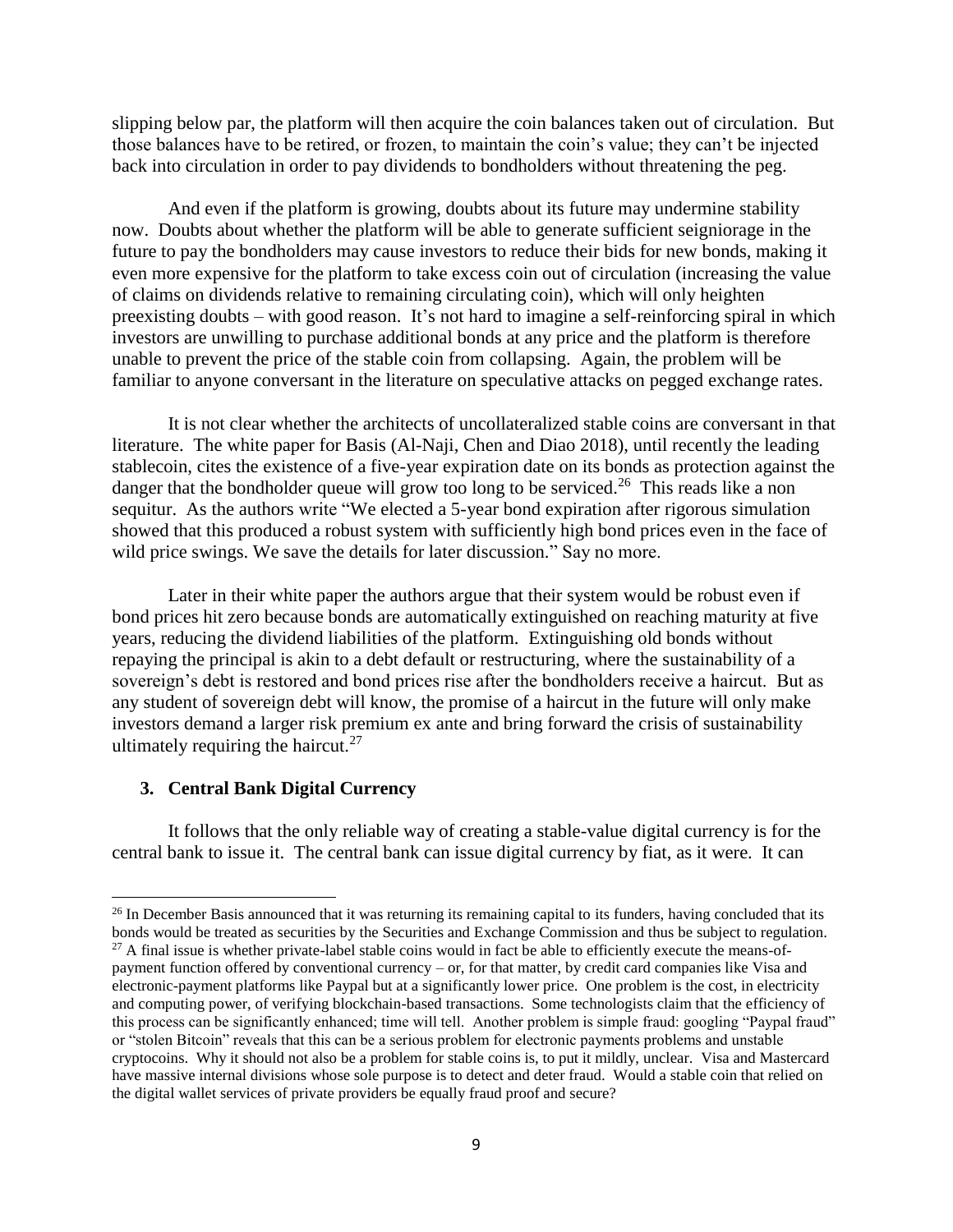inject it into circulation by purchasing other financial assets. It can retire it by selling those assets. It can ensure parity between its digital and non-digital liabilities by standing ready to exchange them for one another in unlimited amounts, much as it exchanges nickels for dimes. 90 plus central banks are currently studying the possibility (Roland Berger 2016).

A central bank digital currency could be implemented in a number of different ways. The most straightforward is allowing individuals, and not just member banks, to maintain electronic accounts with the central bank. The central bank would be providing the same services as Visa, Paypal or a debit-card issuing commercial bank, with the advantage that access would be universal (Bjerg 2018). Everyone could have an account, just as everyone can carry currency notes in his or her wallet. This might result in social savings if universal coverage translates into additional economies of scale.

Alternatively, the central bank could issue a digital unit that circulates in a distributed fashion – that is held in mobile wallets or on electronic smart cards, between which payments could take place directly. This model would presumably be useful mainly for smaller transactions. It is also conceivable that access to central bank digital currency could be limited to businesses and usable only for wholesale payments (Bech and Garratt 2018).

There is also the issue of the efficiency of public enterprise. Whether private-label digital currencies, and for that matter private mobile-payment platforms like Paypal or Visa, could successfully compete with a central bank offering digital payment services to retail customers is far from clear. Conversely, absent the chill winds of competition, the efficiency of the dominant state-sector producer can be questioned. Granting a monopoly to a public-sector enterprise or positioning it to be the dominant player results in social savings only if that public enterprise is efficient in delivering services. In practice the efficiency record of public enterprises is far from spotless.

Having the central bank issue the digital currency, much less giving it a monopoly in this space, would not appeal to libertarians who oppose all government involvement, though this would be less bothersome to the rest of us. One can imagine different systems in different countries that attach varying degrees of anonymity to transactions conducted using the central bank digital currency. One can imagine a blockchain-based approach in where all transactions are anonymous, although this might create concerns about tax evasion, money laundering and other criminal activity.<sup>28</sup> Alternatively one can imagine a system in which the central bank sees every resident's balance but not the counterparty in each and every transaction, just as different countries apply and enforce rules on cash transactions of various degrees of severity (Rogoff 2016).

But concentrating all digital currency transactions at the central bank would also concentrate risk, in much the manner that concentrating the clearing of trades in derivative securities in central clearinghouses concentrates failure risk.<sup>29</sup> If the central bank's digital currency network goes down, cash transactions may be halted (all of them if digital currency

<sup>&</sup>lt;sup>28</sup> These concerns would be all the greater insofar as it would be easier to engage in large-value surreptitious transactions using digital as opposed to paper currency (Claeys, Demertzis and Efastathiou 2018).

<sup>&</sup>lt;sup>29</sup> See the discussions in Roe (2013), Yadav (2013) and Peirce (2016).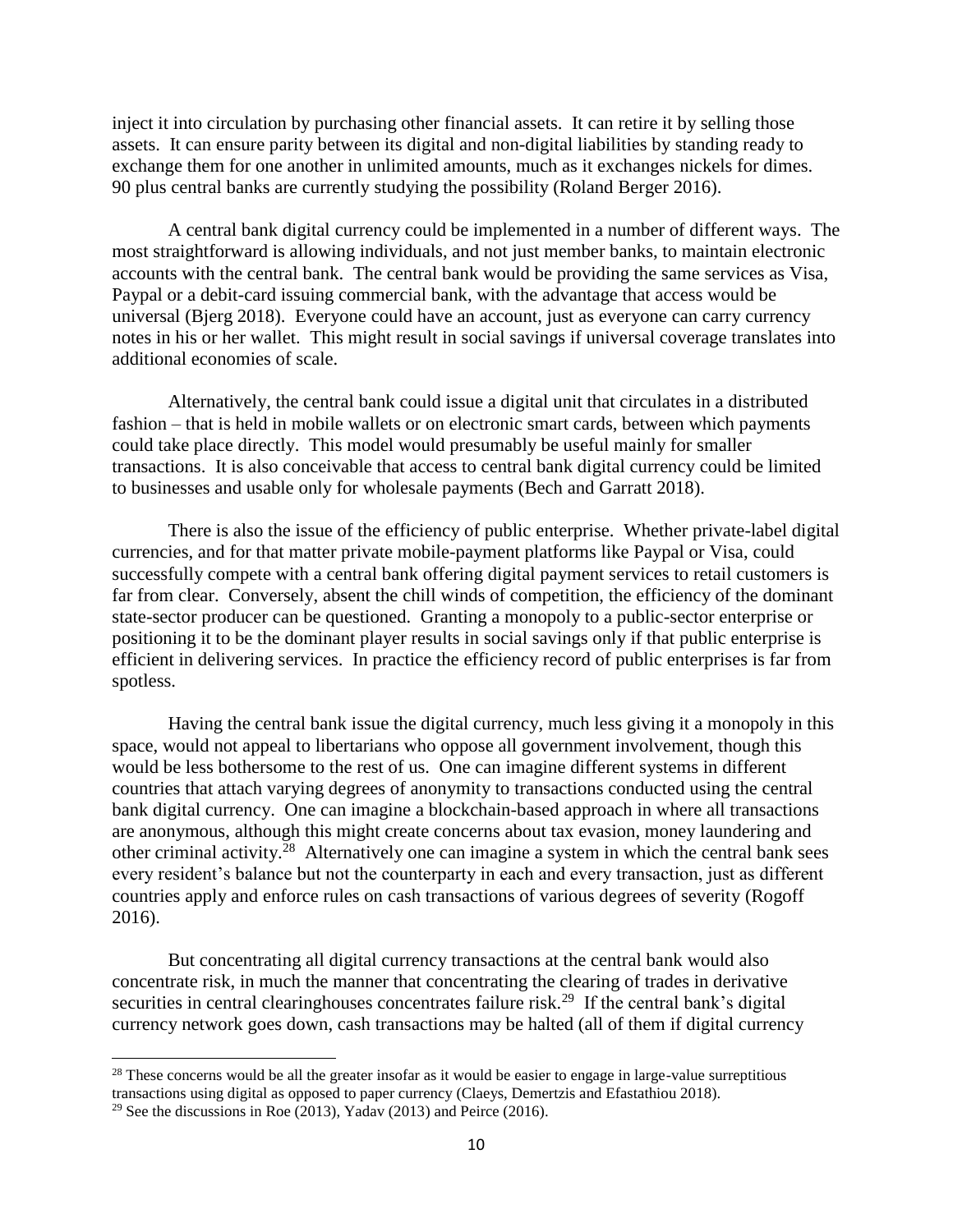replaces paper currency *in toto*).<sup>30</sup> For terrorists and hackers, the central bank's digital currency network would be a rich target.<sup>31</sup> Then there are the related problems of counterfeiting digital currency and preventing its theft (stories of private cryptocurrencies being stolen from digital wallets and platforms by hackers exploiting software glitches being legion).<sup>32</sup>

Companies like eCurrency seek to provide central banks with hardware, software and advanced cryptography protecting them against counterfeiting, theft and security threats.<sup>33</sup> Blockchain may be part of the solution, although eCurrency also refers to additional layers of hardware and software encryption (Yanqing and Xintong 2018). Others (e.g. Grym, Heikkinen, Kauto and Takala 2017) argue that blockchain is not suitable for central bank digital currencies and advocate other solutions entirely. Whatever the solution, regulators have an old saying about their relationship with the regulated – regulators are like bloodhounds, always on the trail, but the regulated are greyhounds; they run very fast – which would also seem to be applicable here.

Another financial-stability concern is the danger of facilitating runs on conventional banks (Tolle 2016). Claims on the central bank, including currency claims, are presumably free of default risk, where this is not necessarily true of claims on commercial banks. Historically, when doubts develop about the stability and solvency of the commercial banking system, depositors have shifted into currency (see e.g. Boughton and Wicker 1979). The danger is that this kind of behavior will become more frequent, it being easier to shift one's digital balances from a commercial bank to the central bank with a mere swipe of the phone – with destabilizing consequences.<sup>34</sup>

Some observers (National Bank of Denmark 2016, Coats 2018) have suggested that this risk could be mitigated by limiting the volume of such transfers or limiting the overall size of central bank digital accounts. But this would presumably give rise to the situation where central bank money traded at a premium relative to accounts held at commercial banks, reintroducing all the complications of a non-uniform currency.

<sup>&</sup>lt;sup>30</sup> Recall the brouhaha that resulted on June 1, 2018 when some of Visa's systems went down, preventing its European customers from making purchases. And recall that those were only some systems of one of several competing commercial networks affecting only one part of the world.

 $31$  It can be argued that a blockchain-based central bank digital currency, because it is distributed, removes this single point of failure and should therefore be more resilient, but it has other costs, such as high energy inputs, and would still be vulnerable to internet and electricity outages (Wadsworth 2018)

<sup>&</sup>lt;sup>32</sup> Some central banks, the Danish National Bank for example, have provisionally concluded that the benefits are outweighed by the risks (National Bank of Denmark 2017).

<sup>&</sup>lt;sup>33</sup> It is sometimes said that the costs of issuing a digital currency would be less than those of printing paper currency. Given the costs of ensuring security, the accuracy of this assertion is uncertain.

<sup>&</sup>lt;sup>34</sup> Berentsen and Schar (2018) argue that a central-bank-issued digital currency would be stabilizing because commercial banks would respond to this increased danger of runs by de-risking their operations and upgrading their business models. Claeys, Demertzis and Efstathiou (2018) conjecture that they could move to full reserve banking. My own reading is that the connection between run risk and de-risking is tenuous and that the unintended consequences of the former can be costly. For elaboration see Admati and Hellwig (2013). Then there are the implications for commercial bank funding. Wadsworth (2018) conjectures that commercial banks would respond to the availability of retail accounts at the central bank by increasing their reliance on wholesale funding. As demonstrated in the 2008 financial crisis, such reliance could weaken the stabilizing function of deposit insurance. It could also amplify destabilizing cross-border spillovers insofar as that wholesale funding is from abroad.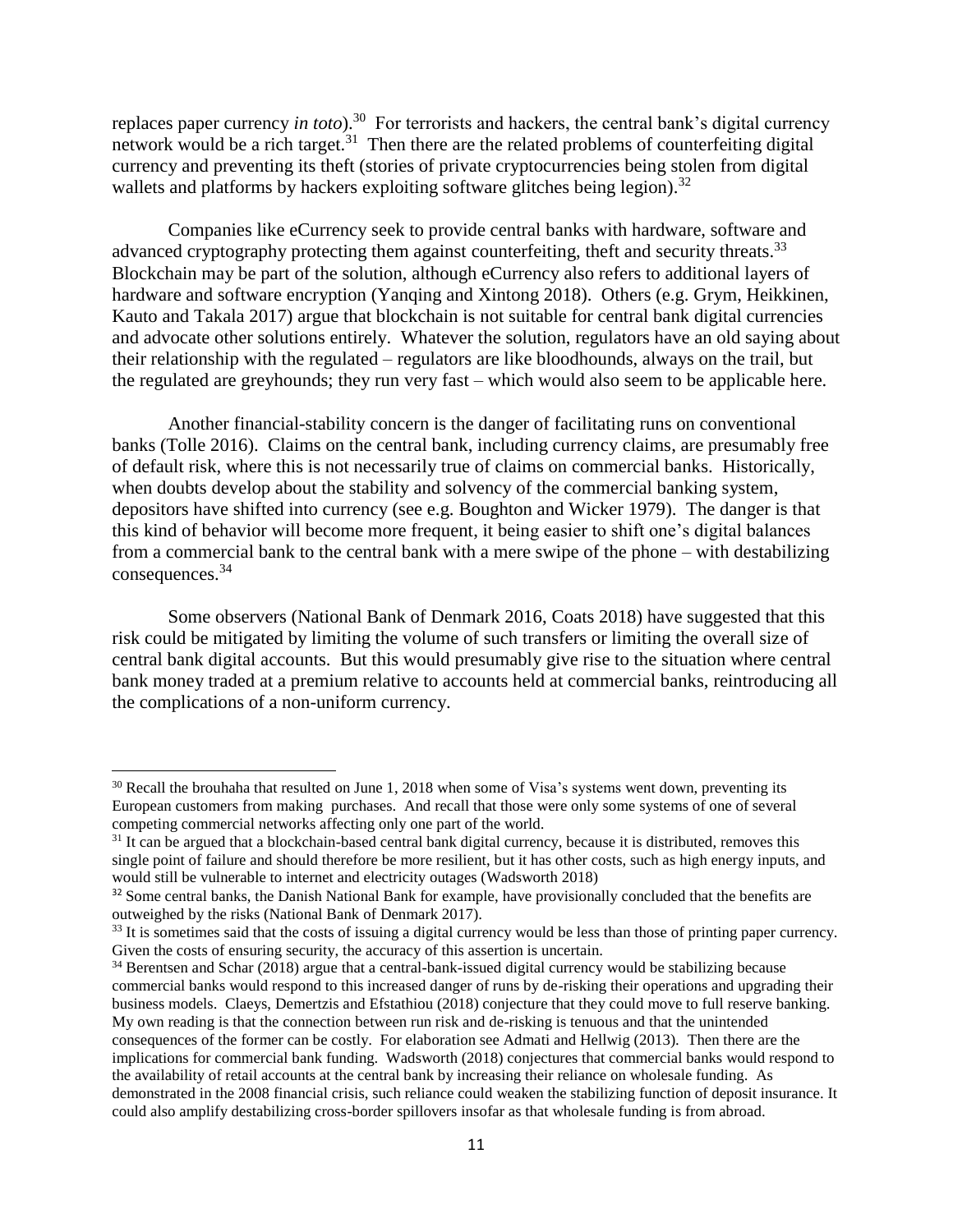Finally there are the implications of central bank-issued digital currency for the conduct of monetary policy. Monetary policy operates first and foremost by influencing the deposit and lending interest rates of commercial banks. By altering the policy rate, the monetary authority changes the incentive for commercial banks to maintain reserves at or borrow from the central bank, and thereby the volume and price of deposits and loans. Were a central bank-issued digital currency available, it would become easier for individuals as well as banks to shift their balances to the central bank, (as just noted. And if interest was paid on those central bank balances, individuals would have an incentive to do so in response to changes in the policy interest rate. Commercial banks would more quickly see the impact of the change in the policy rate on their funding costs, increasing the speed of pass-through from the policy rate to other interest rates (Meaning, Dyson, Barker and Clayton 2018). If a given change in the policy rate elicited a larger shift away from commercial bank retail deposits, the size of the induced change in lending rates might be accentuated. If banks respond to the greater flightiness of demand deposits by increasing their reliance on time deposits and other forms of long-term funding, however, these effects could be eliminated or reversed.

Introduction of a central bank digital currency could also eliminate the zero lower bound on interest rates, since nothing would prevent the central bank from paying negative interest on the balances of retail customers (just as some central banks have paid negative interest rates on reserves). This would represent an increase in the transparency of policy in periods when interest rates are around zero, since at present the central bank is forced to resort to quantitative easing and credit easing, operations that are relatively opaque (Bordo and Levin 2017). This would, however, require the abolition of cash, which individuals can hold to avoid negative rates.<sup>35</sup>

The maintenance of universal digital accounts at the central bank would also be a way of facilitating the use of "helicopter money." The central bank, in lieu of quantitative easing, could simply drop additional currency into everyone's digital account. This assumes, of course, that account holding is universal. It assumes a distribution rule (does everyone get the same absolute amount? Does everyone get an amount proportional to their existing holdings?). One suspects that even with a central bank digital currency, helicopter money remains in the realm of social science fiction.

Overall, it would appear that the implications for the conduct of monetary policy are consequential but not revolutionary.

#### **4. Conclusion**

 $\overline{\phantom{a}}$ 

History is not a linear process. There is no straight line from commodity money to fiat money and from there to crypto, nor from metallic currency to paper currency and from there to digital. Still, some broad trends are evident in the historical record. There has been a tendency over time for political jurisdictions and inhabitants of common economic spaces to converge on a single currency. Political leaders like it this way, since their monopoly of seigniorage is a source

<sup>&</sup>lt;sup>35</sup> Alternatively, the central bank could impose a time-varying paper currency deposit fee on commercial banks at its cash window (Agarwal and Kimball 2015). But this would represent a loss in the policy transparency and simplicity otherwise gained.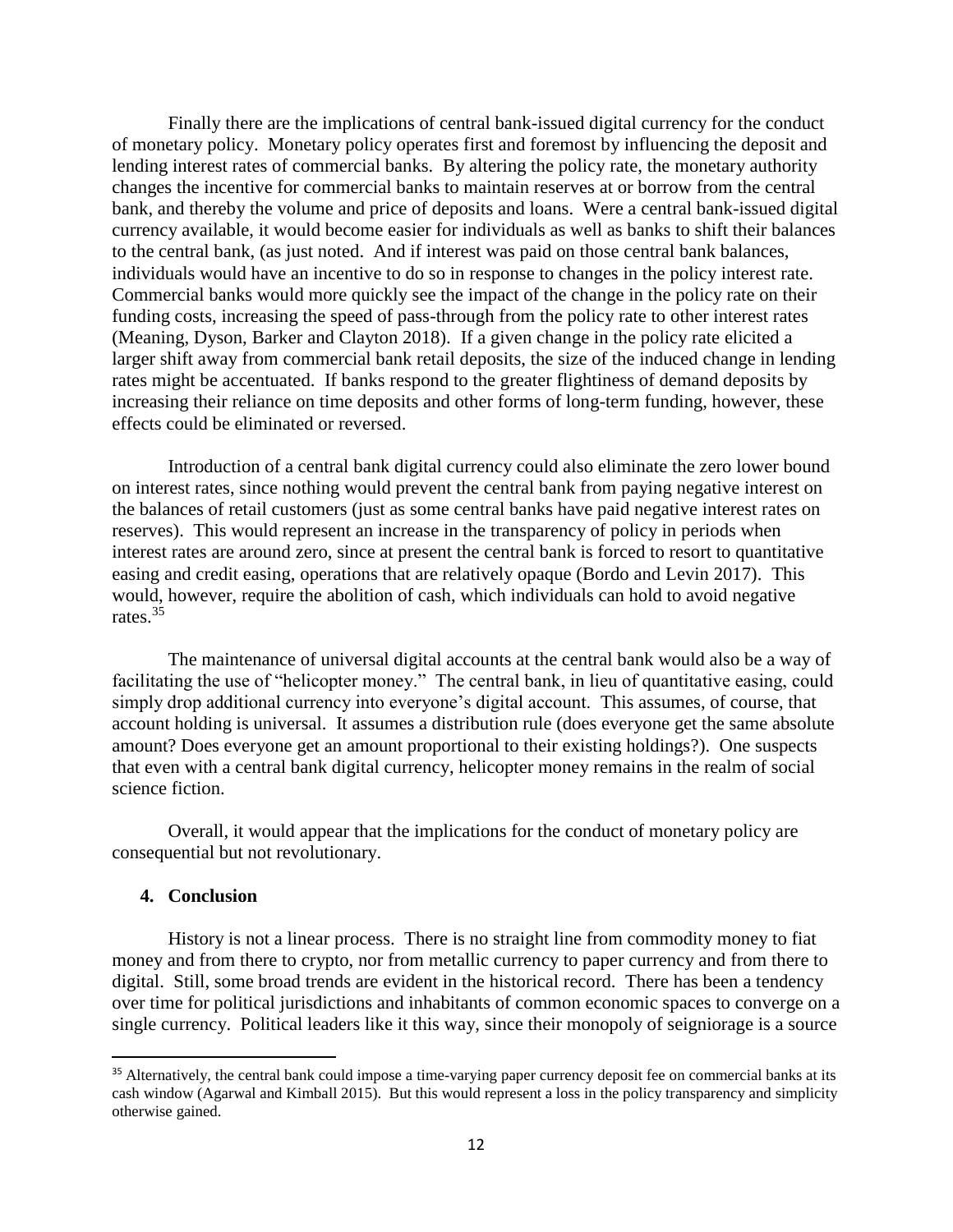of power and a valuable lifeline when sovereignty is threatened. Economic agents like it, since the existence of a uniform currency that is information insensitive (that is free of counterparty and liquidity risk) facilitates transactions and economic activity generally. Followers of Hayek (1976) might prefer otherwise, but history is against them.

To every rule there are exceptions. Early modern Europe was, to some extent, an exception, where different coined monies circulated side by side, trading at different prices vis-àvis one another owing to clipping, debasement and related practices. The United States from the 1830s to the 1860s was an exception, where competing currency notes circulated side by side, at varying discounts, owing to hostility to the idea of a powerful federal government empowered to regulate the currency supply. Episodes of high inflation are another exception, where agents have an incentive to substitute foreign currencies for the unstable domestic unit. But the broad tendency, it is fair to say, has been in the direction of one currency for each political jurisdiction and common economic space, where in practice those political and economic spheres coincide.<sup>36</sup>

The question is whether digital currencies will now reverse this trend, given the apparent ease with which they can be created. At the moment such digital units are proliferating. But the information sensitivity of those units, as evident in the fact that they trade at varying prices against one another and the established numeraire, suggests that they fail to provide the core functions of money. So-called stable coins are intended to bridge this gap by providing a reliable store of value, means of payment and unit of account, but whether they can be scaled up at reasonable cost (when fully collateralized) or maintain their stability (when not) is doubtful.

The one unit that can clearly meet these dual challenges of scale and stability is central bank digital currency. But there would be both costs and benefits of such a currency. The case is not a slam dunk.

<sup>&</sup>lt;sup>36</sup> The Euro Area is of course an interesting exception where the political and economic spheres do not coincide, but it is subject to its own problems (that are properly the subject of another paper).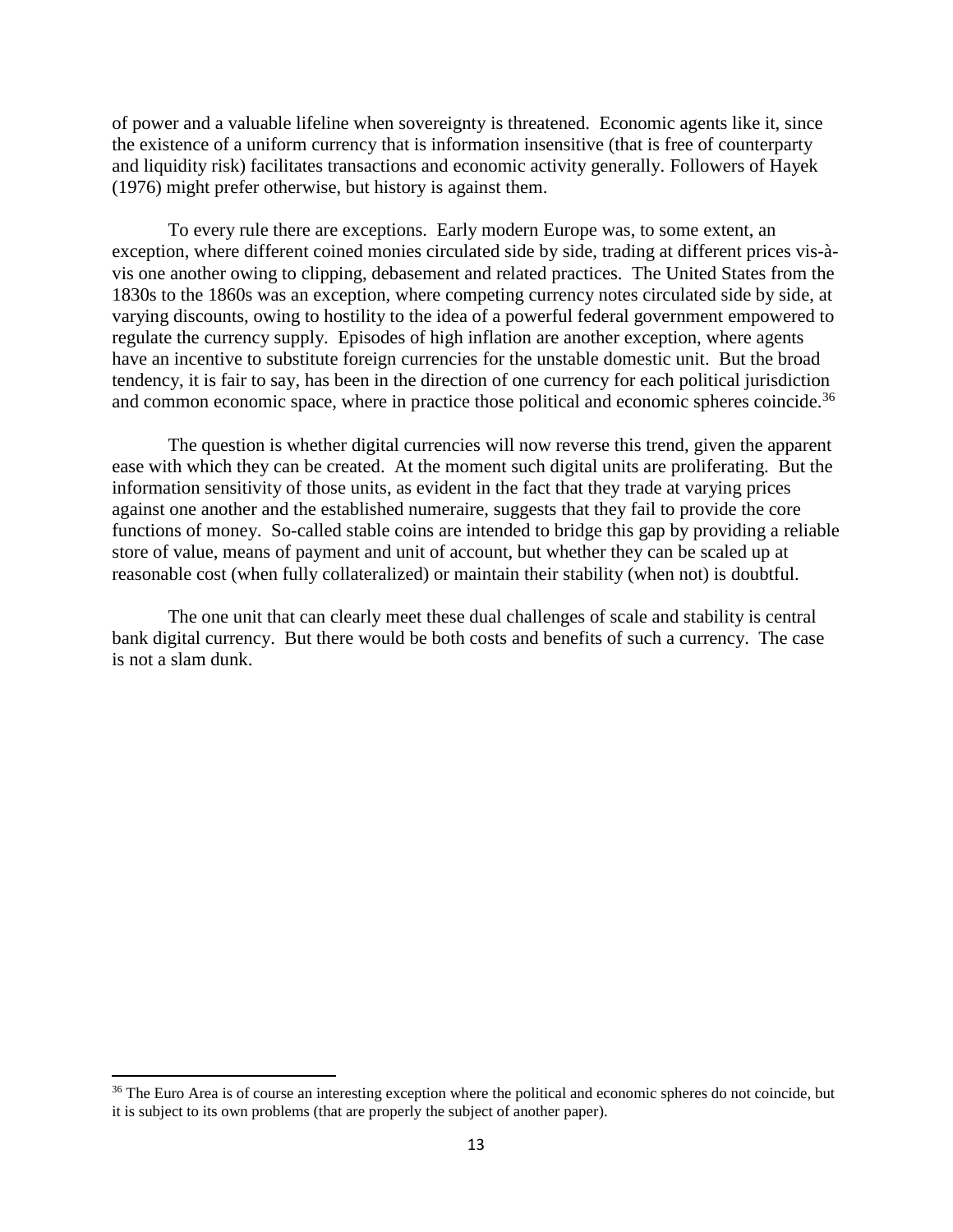# **References**

Admati, Anat and Martin Hellwig (2013), "Does Debt Discipline Bankers? An Academic Myth about Bank Indebtedness," unpublished manuscript, Stanford University and Max Planck Institute.

Agarwal, Ruchir and Miles Kimball (2015), "Breaking through the Zero Lower Bound," IMF Working Paper no.15/224 (October).

Al-Naji, Nader, Josh Chen and Lawrence Diao (2018), "Basis: A Price-Stable Cryptocurrency with an Algorithmic Central Bank," http://www.basis.io.

Alesina, Alberto and Robert Barro (2001), "Dollarization," *American Economic Review* 91, pp.381-381.

Bech, Morten and Rodney Garratt (2018), "Central Bank Cryptocurrencies," *BIS Quarterly Review* (September), pp.55-71.

Bjerg, Ole (2017), "Designing New Money – The Policy Trilemma of Central Bank Digital Currency," Copenhagen Business School Working Paper (June).

Berentsen, Aleksander and Fabian Schar (2018), "The Case for Central Bank Electronic Money and the Non-case for Central Bank Crypto-Currencies" *Federal Reserve Bank of St Louis Review* (2nd Quarter), pp.97-106.

Bordo, Michael and Andrew Levin (2017), "Central Bank Digital Currency and the Future of Monetary Policy," NBER Working Paper no.23711 (August).

Boughton, James and Elmus Wicker (1979), "The Behavior of the Currency-Deposit Ratio during the Great Depression," *Journal of Money, Credit and Banking* 11, pp.405-418.

Broz, Lawrence (1997), *The International Origins of the Federal Reserve System*, Ithaca, NY: Cornell University Press.

Cipolla, Carlo (1963), "Currency Depreciation in Medieval Europe," *Economic History Review* 15, pp.413-422.

Claeys, Gregory, Maria Demertzis and Konstantinos Efastathiou (2018), "Cryptocurrencies and Monetary Policy," Policy Contribution no.10, Brussels: Bruegel (June).

Coats, Warren (2018), "Central Banking in the Digital Age" (1 May), [https://wcoats.blog/.](https://wcoats.blog/)

Dang, Tri Vi, Gary Gorton and Bengt Holmstrom (2015), "The Information Sensitivity of a Security," unpublished manuscript, Columbia University, Yale University and MIT (March).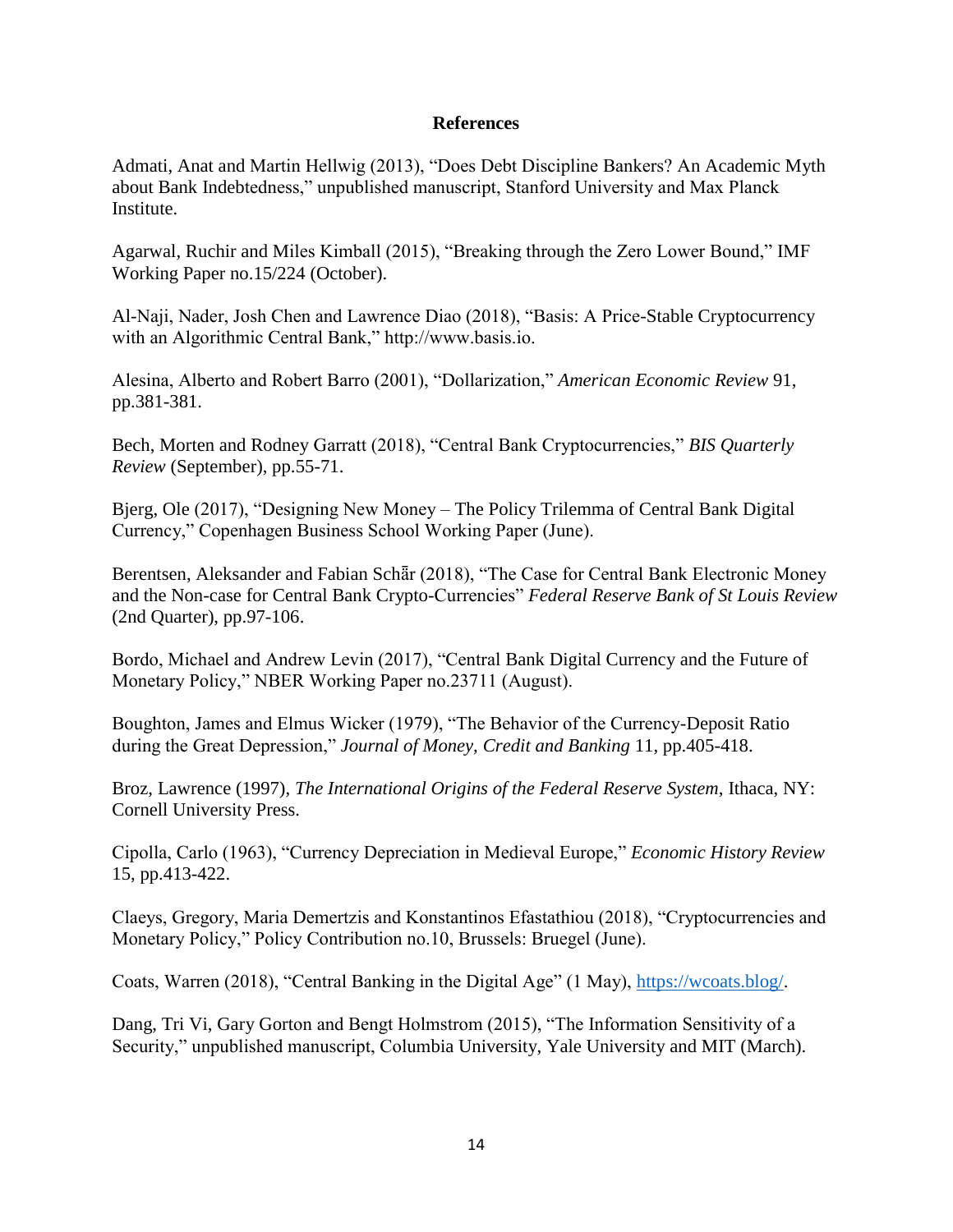Eichengreen, Barry, Asmaa El-Ganain, Rui Pedro Esteves and Kris James Mitchener (2018), "Public Debt Through the Ages," paper presented to the IMF Conference on Sovereign Debt (September).

Glasner, David (1989), *Free Banking and Monetary Reform*, Cambridge: Cambridge University Press.

Gorton, Gary (2009), "Clearinghouses and the Origin of Central Banking in the United States," *Journal of Economic History* 45, pp.277-283.

Griffin, John and Amin Shams (2018), "Is Bitcoin Really Untethered?" unpublished manuscript, University of Texas at Austin (June).

Grym, Aleksi, Paivi Heikkinen, Karlo Kauto and Kari Takala (2016), "Central Bank Digital Currency," *Bank of Finland Economic Review* 5, pp.1-10.

Hammond, Bray (1957), *Banks and Politics in America from the Revolution to the Civil War*, Princeton: Princeton University Press.

Hayek, Friedrich (1976), *The Denationalization of Money*, London: Institute of Economic Affairs.

Hoffman, Philip (2013), *Why Did Europe Conquer the World?* Princeton: Princeton University Press.

Jacobson, Margaret, Eric Leeper and Bruce Preston (2017), "Recovery of 1933," unpublished manuscript, Indiana University and University of Melbourne (February).

Kemmerer, Edwin (1911), *Seasonal Variations in Demands for Currency and Capital*, Washington, D.C.: National Monetary Commission.

Meaning, Jack, Ben Dyson, James Barker and Emily Clayton (2018), "Broadening Narrow Money: Monetary Policy with a Central Bank Digital Currency," Staff Working Paper no.724, London: Bank of England (May).

Munro, John, ed. (2012), *Money in the Pre-Industrial World: Bullion, Debasements and Coin Substitutes*, London: Routledge.

National Bank of Denmark (2016), "Central Bank Digital Currency in Denmark," Working Paper no. 28 (15 December).

Pauw, Chrisjan (2018), "Stable Coins Analysis: Is there a Viable Solution for the Future?" *Cointelegraph* (14 May).

Peirce, Hester (2016), "Derivatives Clearinghouses: Clearing the Way to Failure," *Cleveland State Law Review* 64, pp.589-659.